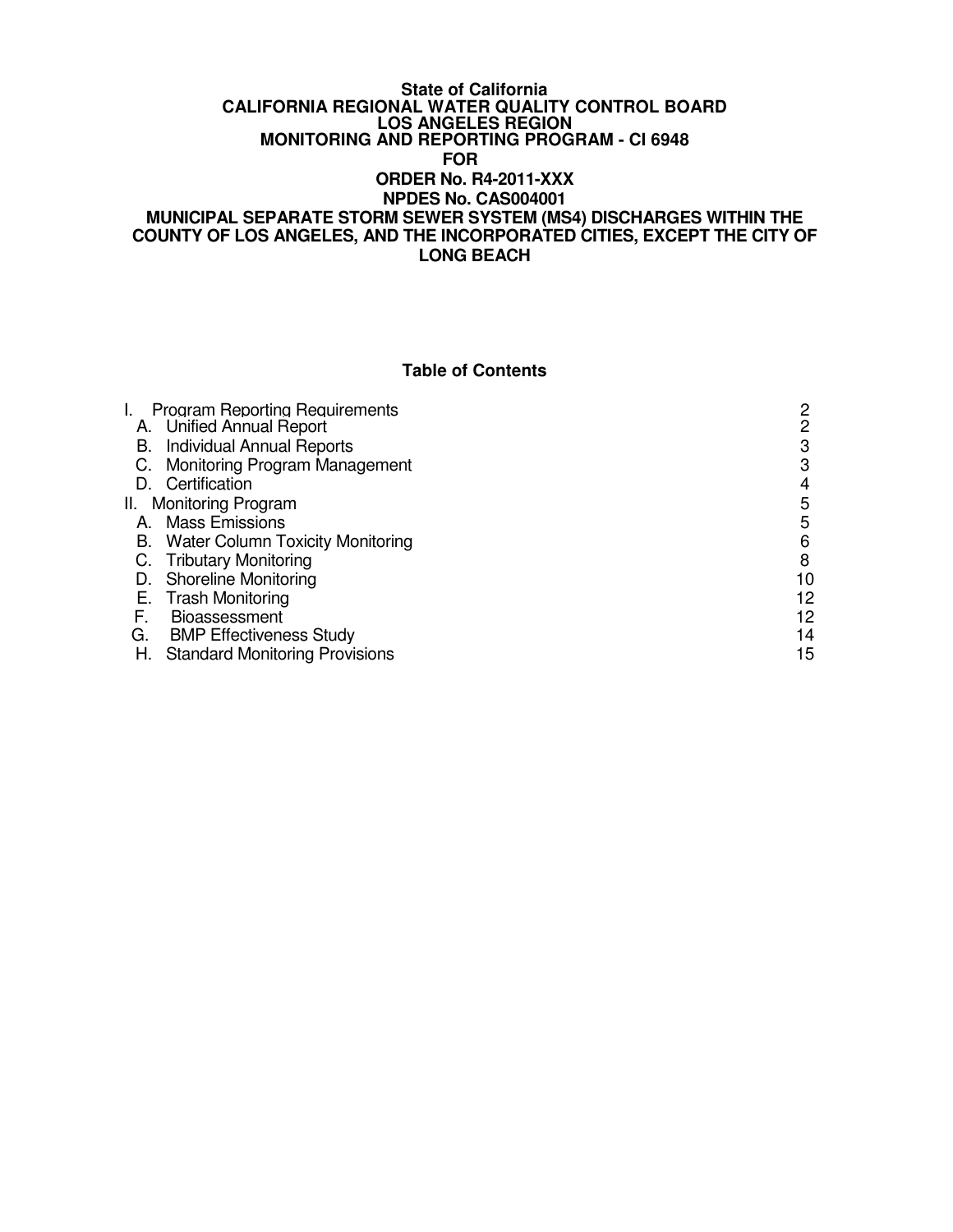### **I. Program Reporting Requirements**

The Principal Permittee shall submit, no later than October 15 of each year submit a Unified Annual Storm Water Report (Unified Annual Report) documenting the progress of Permittees' implementation of the SQMP and the requirements of this Order. The Unified Annual Report shall contain a section covering common activities conducted collectively by the Permittees, and an integrated summary of the Monitoring Program results. Each Permittee shall submit an Individual Annual Report to the Principal Permittee, by the date determined by the Principal Permittee, to be included in the Unified Annual Report. The Unified Annual Reports shall cover each fiscal year from July 1 through June 30. Specific requirements that must be addressed in the Annual Reports are listed below.

A. Unified Annual Report

The Principal Permittee shall include the following in the Unified Annual Report:

- 1. A compilation of Permittee Individual Annual Reports.
- 2. Proposed changes to the SQMP, as recommended by the WMCs.
- 3. An assessment of the effectiveness of SQMP requirements to reduce storm water pollution. This assessment shall be comprised of a compilation of watershed-wide assessments conducted by each WMC. Assessments shall be based upon the specific record-keeping information requirement in each section of the permit, monitoring data, summaries of program effectiveness from each Permittee, and any other information related to program effectiveness. The program assessment shall include summaries of the following:
	- a) Summary of common activities conducted by all Permittees;
	- b) WMA BMP implementation;
	- c) Identification of management measures proven to be effective and/or ineffective at reducing urban runoff pollutants and flow;
	- d) Permittee level of effort, as indicated in their Individual Annual Report self evaluations (Attachment U-4, section VI); and
	- e) Integrated summary of Monitoring Program results, including the identification of water quality improvements or degradation, and recommendations for improvements to the SQMP (including proposed BMPs) based on the results from the Monitoring Program.
- 4. Pursuant to Part 2 of this Order, after a determination by either a Permittee or the Regional Board that discharges are causing or contributing to an exceedance of an applicable Water Quality Standard, a Receiving Water Limitations (RWL) Compliance Report shall be attached to the subsequent Unified Annual Report. A status RWL Compliance Report shall be submitted every alternate year following the submittal of the first Report. The RWL Compliance Report shall include the following: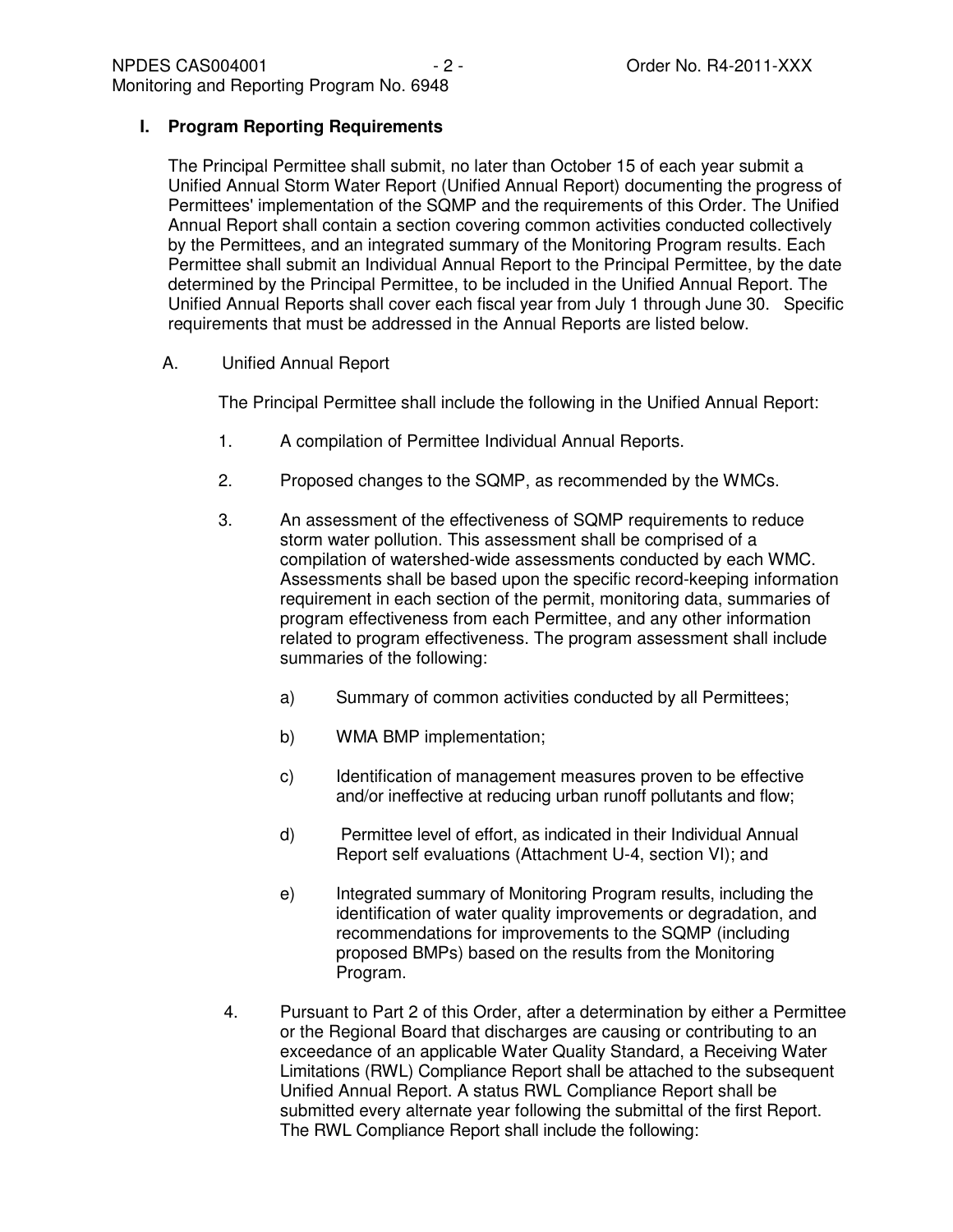- a) A plan to comply with the RWL (Part 2 of this Order);
- b) Changes to the SQMP to eliminate water quality exceedances;
- c) Enhanced monitoring to demonstrate compliance; and
- d) Results of implementation.

After all water quality exceedances have been abated, a RWL Compliance Report is not required.

B. Individual Annual Reports

Each Individual Annual Report shall document and describe all activities conducted by a Permittee to meet all requirements of this Order, during the completed annual reporting period. Individual Annual Reports shall use the attached form (Attachment U-4), or create another reporting format that includes all items on the attached form. Each Permittee shall complete the form in its entirety, except for those requirements applicable only to the Principal Permittee, as indicated on the form. Status of compliance with permit requirements including implementation dates for all time-specific deadlines should be included for each program area. If permit deadlines are not met, Permittees shall report the reasons why the requirement was not met and low the requirements will be met in the future, including projected implementation dates. A comparison of program implementation results to performance standards established in this Order and in the SQMP shall be included for each program area.

C. Monitoring Program Management

The Principal Permittee shall submit a Storm Water Monitoring Report (Monitoring Report) by August 15 each year. The Monitoring Report to be submitted on August 15 of each year shall include the results of monitoring from June 1 through May 30. Each Monitoring Report shall include:

- 1. Status of implementation of the Monitoring Program.
- 2. Data, results, methods of evaluating the data, graphical summaries of the data, and an explanation/discussion of the data for each component of the monitoring program, including any specific reporting requirements included in Section II. Monitoring Program.
- 3. An analysis of the findings of each Monitoring Program component. The analysis shall identify and prioritize water quality problems. Based on the identification and prioritization of water quality problems, the analysis shall identify potential sources of the problems, and recommend future monitoring and BMP implementation measures for identifying and addressing the sources. The analysis shall also include an evaluation of the effectiveness of existing control measures.
- 4. Identification and analysis of any long-term trends in storm water or receiving water quality.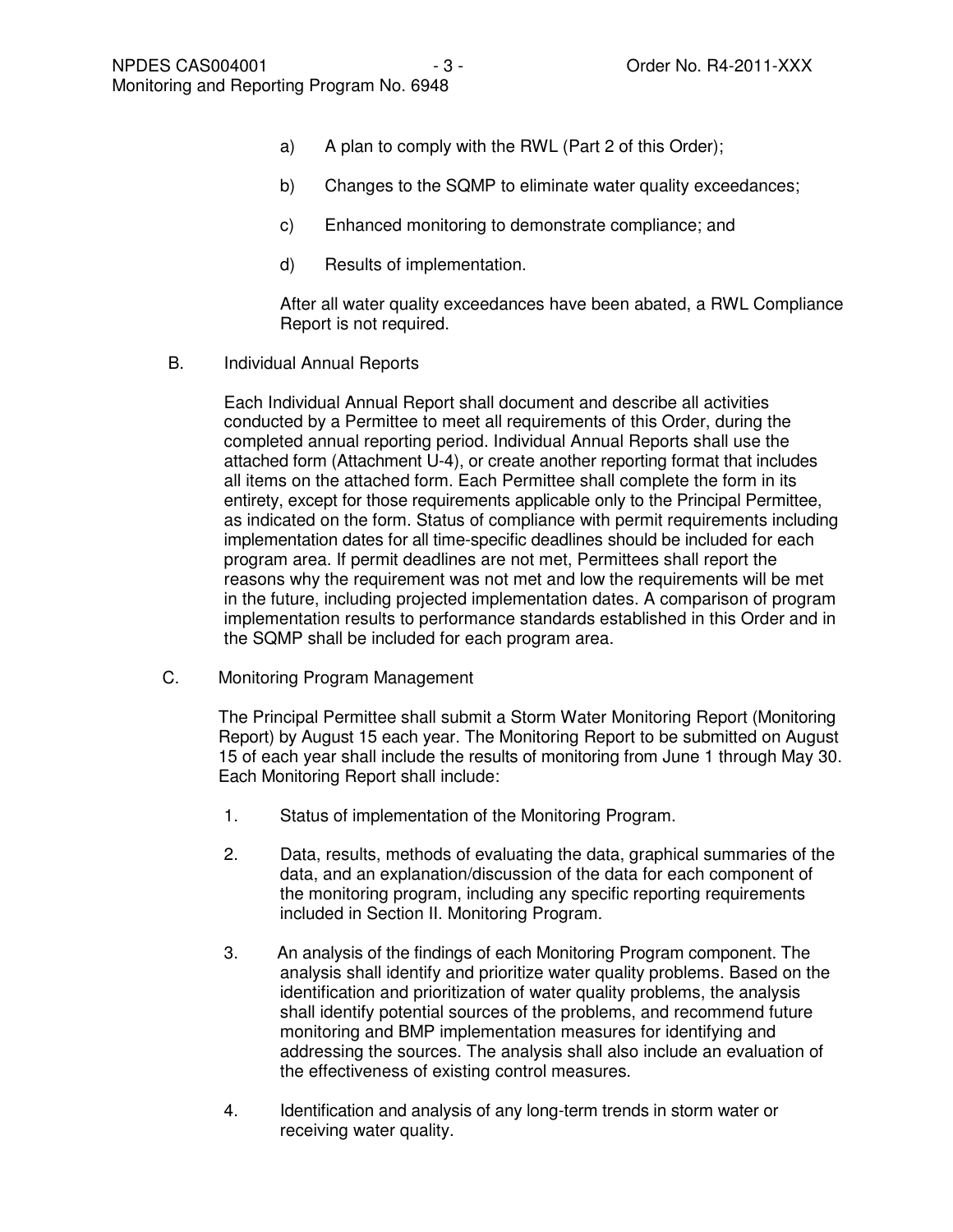- 5. An estimation of total pollutant loads due to storm water/urban runoff for each mass emission station.
- 6. A comparison to the applicable Water Quality Standards for each component of the Monitoring Program. The lowest applicable standard from the Basin Plan, the Ocean Plan, or the CTR shall be used for comparison. Constituents that exceed applicable Water Quality Standards shall be highlighted. When data indicate that discharges are causing or contributing to exceedances of applicable Water Quality Standards, a discussion of possible pollutant sources shall be included in the Monitoring Report and a RWL Compliance Report (Section I.A.4) shall be submitted with the subsequent Unified Annual Report.
- 7. For each monitoring component, maps of all monitoring station locations and descriptions-of each location.
- 8. All Monitoring Reports shall be submitted in both electronic and paper formats.
- D. Certification

All applications; reports, or information submitted to the Regional Board shall be signed and certified pursuant to US EPA regulations at 40 CFR 122.41 (k). Each report shall contain the following completed declaration:

"I certify under penalty of law that this document and all attachments were prepared under my, direction or supervision in accordance with a system designed to assure that qualified personnel properly gather and evaluate the information submitted.

Based on my inquiry of the person or persons who manage the system, or those persons directly responsible for gathering the information, the information submitted is, to the best of my knowledge and belief, true, accurate, and complete. I am aware that there are significant penalties for submitting false information, including the possibility, of a fine and imprisonment for knowing violations.

Executed on the  $\_\_\_$  day of  $\_\_\_\_\_$ , 20 $\_\_\_\,$ 

 $at$   $\qquad \qquad \qquad \qquad \qquad .$ 

(Signature) \_\_\_\_\_\_\_\_\_\_\_\_\_\_\_\_\_ (Title) \_\_\_\_\_\_\_\_\_\_\_\_\_\_\_\_\_\_\_\_ ";

Permittee submittals to the Principal Permittee shall also be signed and certified pursuant to USEPA regulations 40 CFR 122.41 (k).

The Principal Permittee shall submit the original of each Unified Annual Report to:

INFORMATION TECHNOLOGY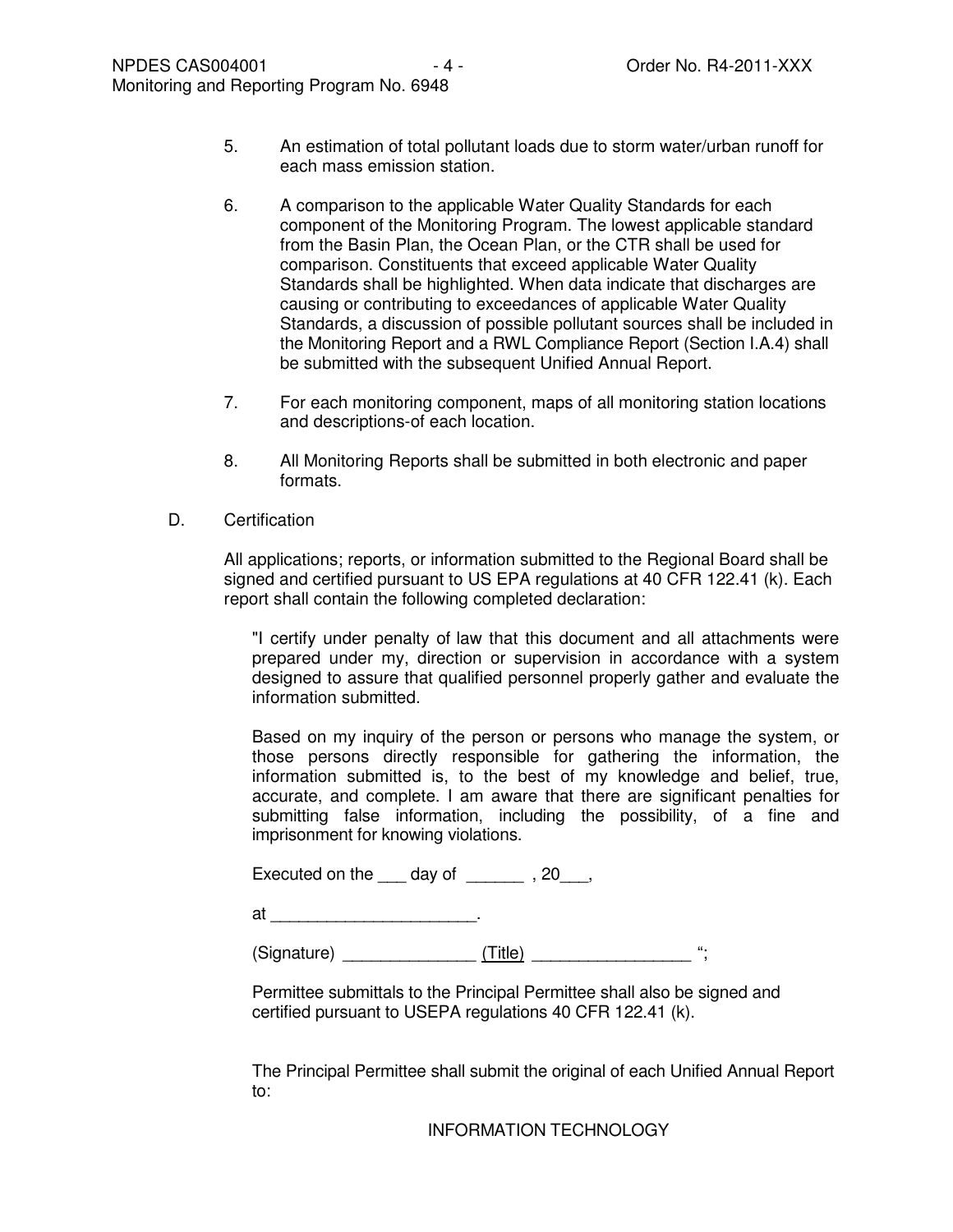#### CALIFORNIA REGIONAL WATER QUALITY CONTROL BOARD - LOS ANGELES REGION 320 W. 4th STREET, SUITE 200 LOS ANGELES, CA 90013

### A copy of the Unified Annual Report shall also be mailed to:

### REGIONAL ADMINISTRATOR ENVIRONMENTAL PROTECTION AGENCY REGION 9 75 Hawthorne Street San Francisco, CA 94105

### **II. Monitoring Program**

The primary objectives of the Monitoring Program include, but are not limited to:

- Assessing compliance with this Order;
- Measuring and improving the effectiveness of the SQMPs;
- Assessing the chemical, physical, and biological impacts of receiving waters resulting from urban runoff;
- Characterization of storm water discharges;
- Identifying sources of pollutants; and
- Assessing the overall health and evaluating long-term trends in receiving water quality.

Ultimately, the results of the monitoring requirements outlined below should be used to refine the SQMP for the reduction of pollutant loadings and the protection and enhancement of the beneficial uses of the receiving waters in Los Angeles County.

The Principal Permittee and Permittees shall implement the Monitoring Program as follows:

# CORE MONITORING

A. Mass Emissions

The Principal Permittee shall monitor mass emissions to accomplish the following objectives:

- Estimate the mass emissions from the MS4;
- Assess trends in the mass emissions over time; and
- Determine if the MS4 is contributing to exceedances of Water Quality Standards by comparing results to applicable standards lathe Basin Plan, the Ocean Plan, or the CTR, and with emissions from other dischargers.
- 1. The Principal Permittee shall monitor mass emissions from the following seven mass emission stations: Ballona Creek, Malibu Creek, Los Angeles River, San Gabriel River, Coyote Creek, Dominguez Channel, and the Santa Clara River. The Principal Permittee shall monitor the first storm event and a minimum of 2 additional storm events for each season. A minimum of two dry weather samples per year at each mass emission station shall also be analyzed.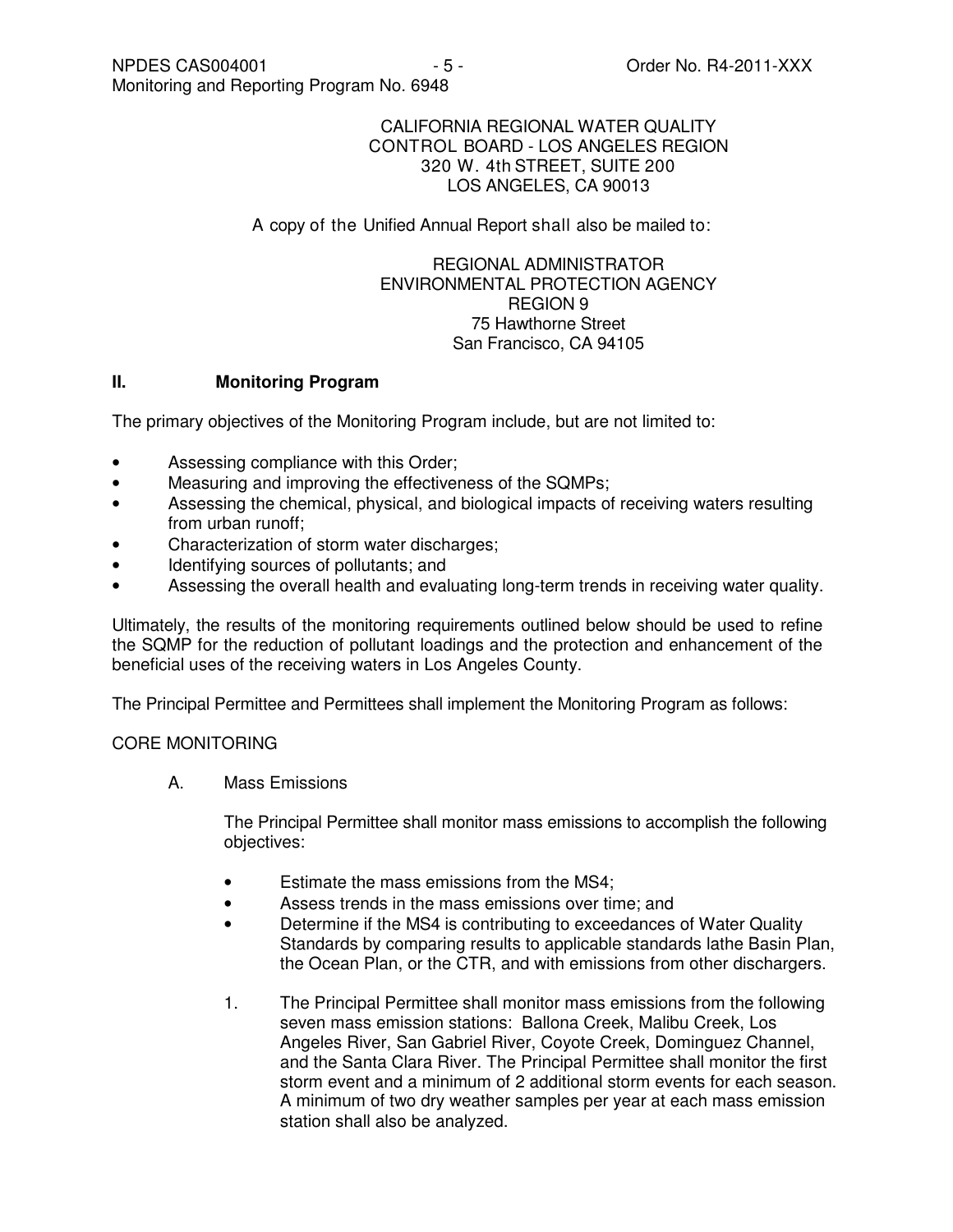- 2. All storms events, in addition to those required above, that result in at least 0.25 inches of rainfall shall be sampled and analyzed for TSS. Results shall be used to assess the variability of storm water constituents and provide a more accurate estimate of mass emissions (pollutant correlation with TSS). This requirement does not apply to manual sampling stations.
- 3. Samples for mass emission monitoring may be taken with the same type of automatic sampler used under Order No. 96-054. Grab samples shall be taken for pathogen indicators and oil and grease. The samplers shall be set to monitor storms that produce 0.25 inches or greater of rainfall. Samples taken at mass emission stations during the first storm event of the wet season shall be analyzed for all constituents listed in Attachment U-1.
	- 4. Manual samples shall be collected from mass emission stations where it is not feasible to install an automatic sampler (Santa Clara River). Manual samples shall be flow-weighted composites, collected during the first 3 hours, or for the duration of the storm if it is less than 3 hours. A minimum of 3 sample aliquots, separated by a minimum of 15 minutes, shall be taken within each hour of discharge<sup>1</sup>, unless the Regional Board Executive Officer approves an alternate protocol.
- 5. Samples from mass emission stations shall be analyzed for all constituents listed in Attachment U-1. If a constituent is not detected at the method detection limit for its respective test method listed in Attachment U-1 in more than 75 percent of the first 48 sampling events, it need not be further analyzed unless the observed occurrences show concentrations greater than state water quality standards. The Principal Permittee will also conduct annual confirmation sampling for non-detected constituents during the first storm of the wet season every year at each station.
- 6. The Principal Permittee shall perform an annual analysis, to be included in the Monitoring Report, of the correlation between pollutants of concern (including but not limited to metals and PAHs) and TSS loadings for the sampling events that are analyzed for the complete list of constituents.
- B. Water Column Toxicity Monitoring

 $\overline{a}$ 

The Principal Permittee shall analyze mass emission samples for toxicity to evaluate the extent and causes of toxicity in receiving waters and to modify and utilize the SQMP to implement practices that eliminate or reduce sources of toxicity in storm water.

1. The Principal Permittee shall analyze samples from two storm events (including the first storm of each year) and two dry weather events from each mast emission station for toxicity every year. A minimum of one

<sup>&</sup>lt;sup>1</sup> Required in 40 CFR 122.21(g)(7)(ii), and described in NPDES Storm Water Sampling Guidance Document EPA 833-B-92-001. Time-weighted samples may be appropriate if flow is measured during sampling.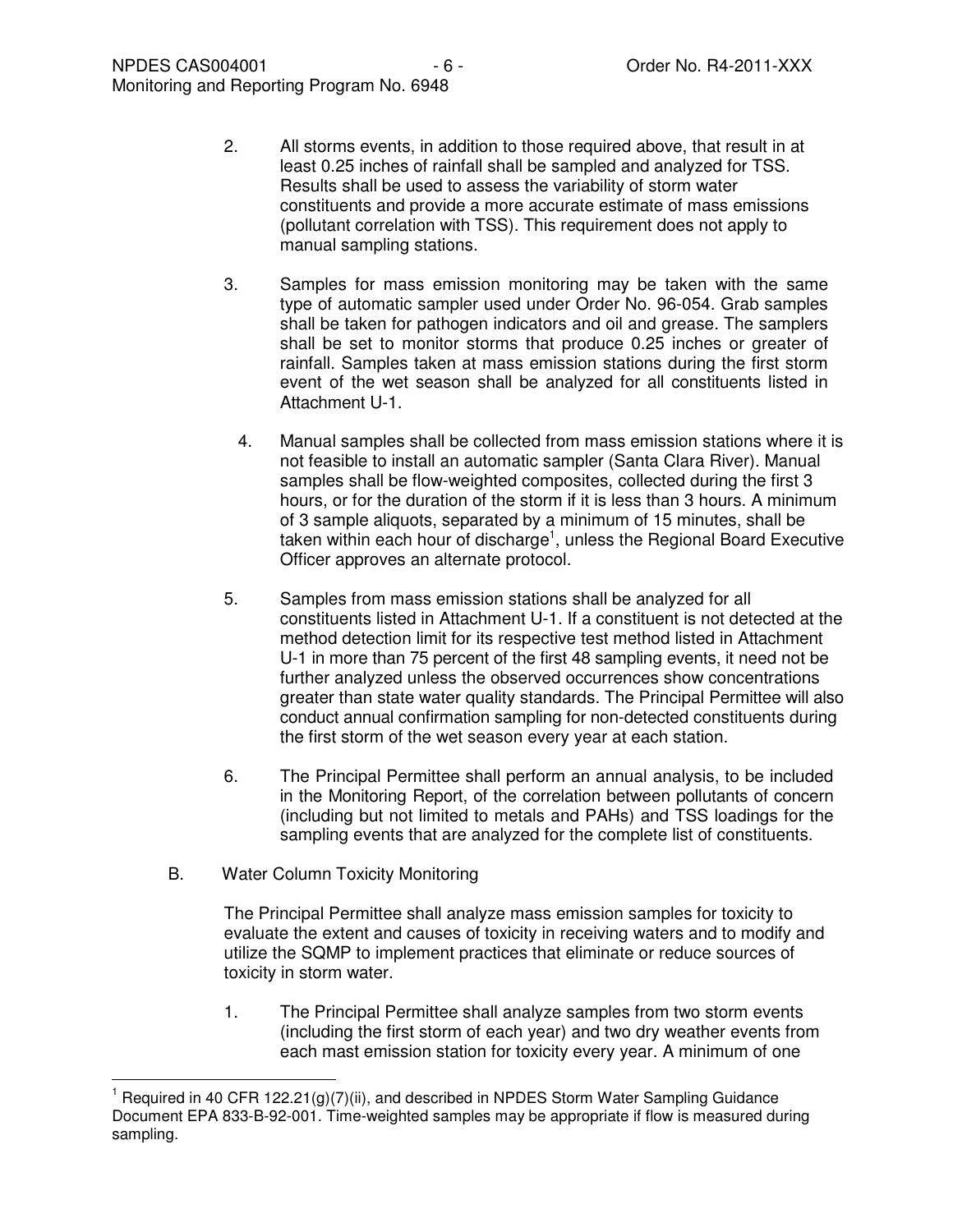freshwater and one marine species shall be used for toxicity testing for each station event. Specifically, Ceriodaphnia dubia (water flea) 7-day survival/reproduction and Strongylocentrotus purpuratus (sea urchin) fertilization tests shall be used. These tests should include a dilution series (0.5x steps) that ranges from the undiluted sample (or the highest concentration that can be tested within the limitations of the test methods or sample type) to less than or equal to 6% sample.

2. Toxicity Identification Evaluations (TIE)

The Principal Permittee shall begin a Phase I TIE immediately on all samples that are substantially toxic (greater than or equal to 1 Toxic Unit) to either test species.<sup>2</sup> If a sample is substantially toxic to both species, a TIE shall be performed for both species. The Phase I TIE shall include the following treatments and corresponding blanks:

- a) Baseline toxicity;
- b) Particle removal by centrifugation;
- c) Solid phase extraction of the centrifuged sample using C18 media;
- d) Complexation of metals using ethylenediaminetetraacetic acid (EDTA) addition to the raw sample;
- e) Neutralization of oxidants/metals using sodium thiosulfate addition to the raw sample; and
- f) Inhibition of organo-phosphate (OP) pesticide activation using piperonyl butoxide addition to the raw sample (crustacean toxicity tests only).
- 3. Toxicity Reduction Evaluations (TRE)

 $\overline{a}$ 

a) When the same pollutant or class of pollutants is identified through the TIE process as causing at least 50% of the toxic responses in at least 3 samples at a sampling location, a TRE shall be performed for that identified toxic pollutant. TRE development shall be performed by a neutral third party (retained by the Principal Permittee), with input from Permittees and Regional Board staff. The TRE shall include all reasonable steps to identify the source(s) of toxicity and discuss appropriate BMPs to eliminate the causes of toxicity. Once the source of toxicity and appropriate BMPs are identified, the Principal Permittee shall submit the TRE to the Regional Board Executive Officer for approval. At a minimum, it shall include a discussion of the following items:

 $2$  Substantial toxicity means the amount of toxicity necessary to successfully conduct a Phase I TIE. Toxic Units are calculated by dividing 100 by the calculated median test response value (e.g., LC50 or EC50). For example, a LC50 of 50% sample equals 2 Toxic Units. Ceriodaphnia TIEs require at least 50% mortality in undiluted sample (1 Toxic Unit) at any time during the 7-day duration of the initial chronic bioassay (SCCWRP).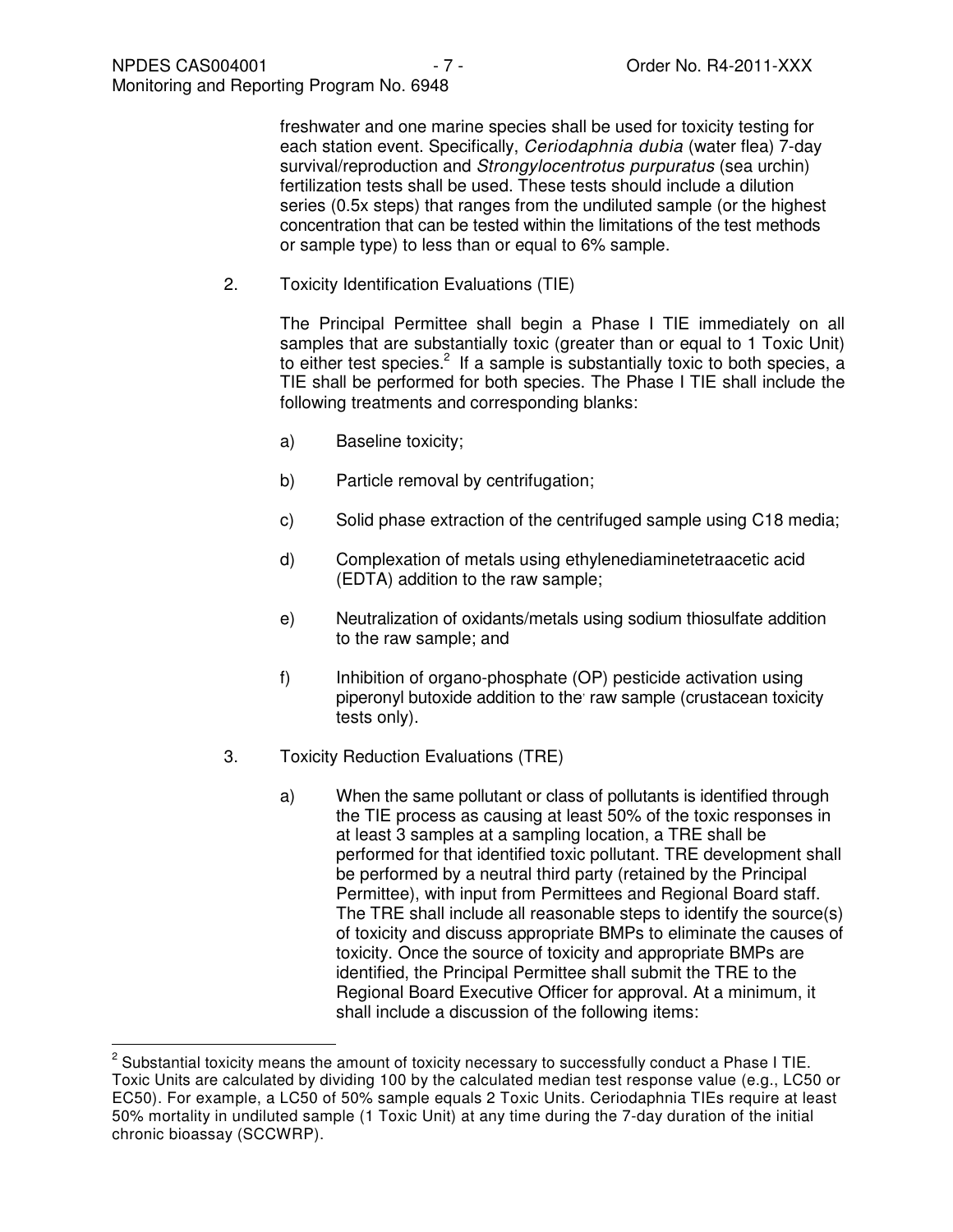- (1) The potential sources of pollutant(s) causing toxicity;
- (2) A list of municipalities that may have jurisdiction over sources of pollutant(s) causing toxicity;
- (3) Recommended BMPs to reduce the pollutant(s) causing toxicity;
- (4) Proposed changes to the SQMP to reduce the pollutant(s) causing toxicity; and
- (5) Suggested follow-up monitoring to demonstrate that toxicity has been removed.
- b) Since the Phase 1 TIEs may only identify a broad category of toxicants (e.g., nonpolar organics), additional TIE analyses may be required in order to identify or confirm the identity of the pollutants causing toxicity before the TRE can be completed.
- c) If TRE implementation for a specific pollutant coincides with TMDL implementation for that pollutant, the efforts may be coordinated.
- d) Upon approval by the Regional Board Executive Officer, the Permittee(s) having jurisdiction over sources causing or contributing to toxicity shall implement the recommended BMPs and take all reasonable steps necessary to eliminate toxicity.
- e) The Principal Permittee shall be responsible for the development of a maximum of two TREs per year. If applicable, the Principal Permittee may use the same TRE for the same toxic pollutant or pollutant class in different watersheds. The TRE process shall be coordinated with TMDL development and implementation (i.e. If a TMDL for zinc is being implemented when a TRE for zinc is required, the efforts shall be coordinated to avoid overlap).
- f) The Principal Permittee shall report on the development, implementation, and results for each TRE in the annual Monitoring Report, beginning the year following the identification of each pollutant or pollutant class causing toxicity.
- C. Tributary Monitoring

 The Principal Permittee shall monitor tributaries to identify sub-watersheds where storm water discharges are causing or contributing to exceedances of Water Quality Standards, and to prioritize drainage and sub-drainage areas that need management actions.

1. The Principal Permittee shall develop and implement a watershedbased tributary monitoring program, in which a minimum of six tributaries per year will be monitored, based on the schedule described below: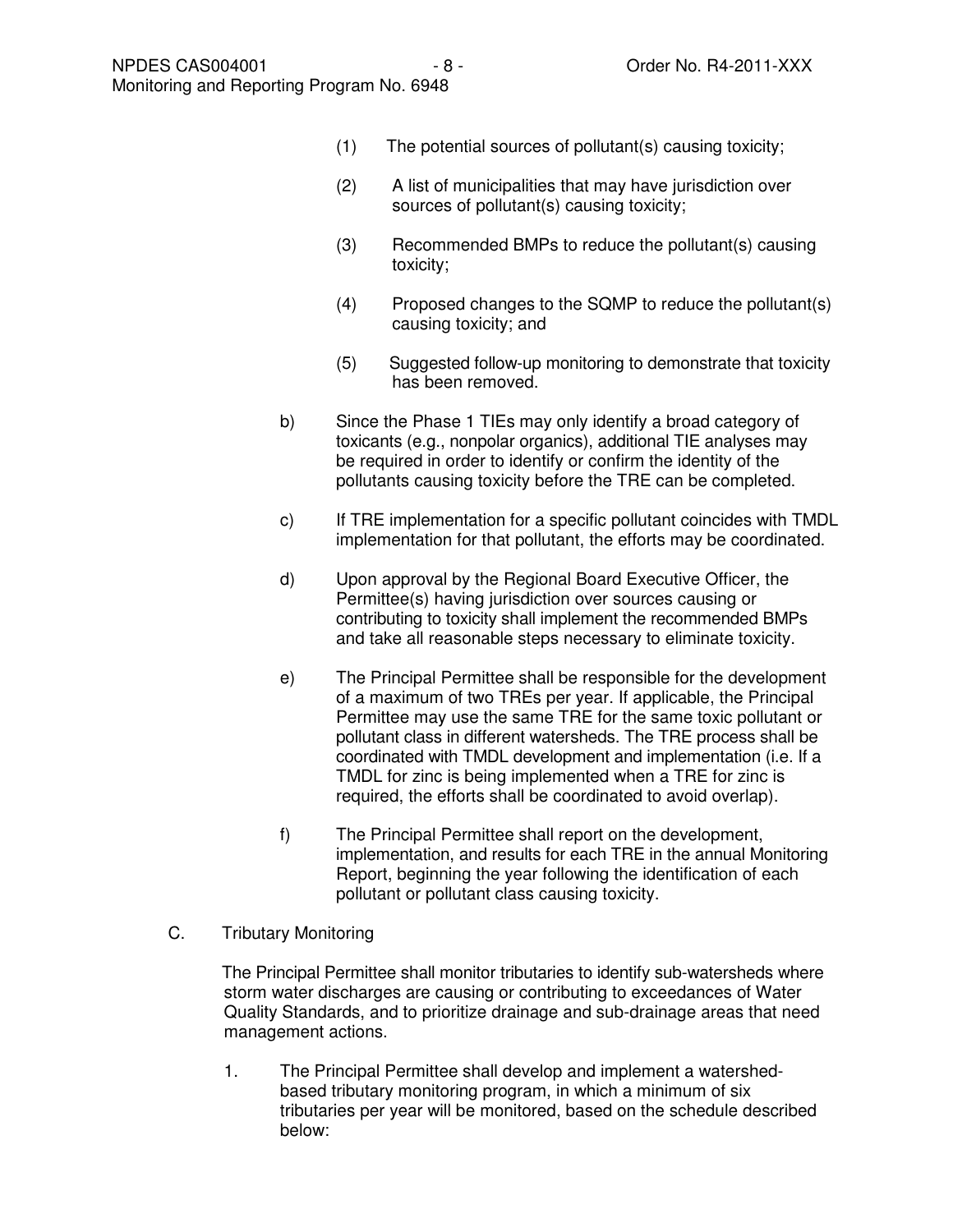- a) Monitoring station locations will be rotated so that a minimum total of six tributaries will be monitored per year. Each tributary shall be monitored for a minimum period of one year. If no exceedances of applicable water quality standards occur during one year of monitoring at a single tributary station, the Principal Permittee may move that monitoring station to another tributary, subject to the approval of the Regional Board Executive Officer. When an applicable water quality standard is exceeded in three out of four sampling events in a given monitoring year, the Permittees shall initiate a focused effort to identify sources of pollutants within that subwatershed.
- b) Tributary monitoring shall be rotated to locations in other watersheds as monitoring at each station is complete, as approved by the Regional Board Executive Officer. The Principal Permittee shall include a description and explanation of each proposed station location and a summary of the prior year's results of the tributary monitoring program in the annual Monitoring Report.
- 2. The Principal Permittee shall monitor the first storm event and at least 3 additional storm events during each storm season. At least one dry weather flow per year will also be sampled at each station.
- 3. Samples shall be flow-weighted composites, collected during the first 3 hours or for the duration of the storm if it is less than 3 hours. Samples may be collected manually or automatically. A minimum of 3 sample aliquots, separated by a minimum of 15 minutes, shall be taken within each hour of discharge<sup>3</sup>, unless the Regional Board Executive Officer approves an alternate protocol. Samples shall be taken just upstream of the tributary's confluence with the mainstream. Constituents to be analyzed for each location shall include. the following:
	- a) pH, dissolved oxygen, temperature, conductivity, and total suspended solids;
	- b) Indicator bacteria;

 $\overline{a}$ 

- c) All priority pollutants (Attachment U-1) for the first storm of the year;
- d) All constituents for which the water body is impaired downstream of the monitoring station;<sup>4</sup>

<sup>&</sup>lt;sup>3</sup> Required in 40 CFR 122.21(g)(7)(ii), and described in NPDES Storm Water Sampling Guidance Document EPA 833-B-92-001. Time-weighted samples may be appropriate if flow is measured during sampling.

<sup>&</sup>lt;sup>4</sup> California's 2010 Integrated Report (Clean Water Act Section 303(d) List / 305(b) Report) lists pollutants for which each water body is impaired,

http://www.waterboards.ca.gov/water\_issues/programs/tmdl/integrated2010.shtml.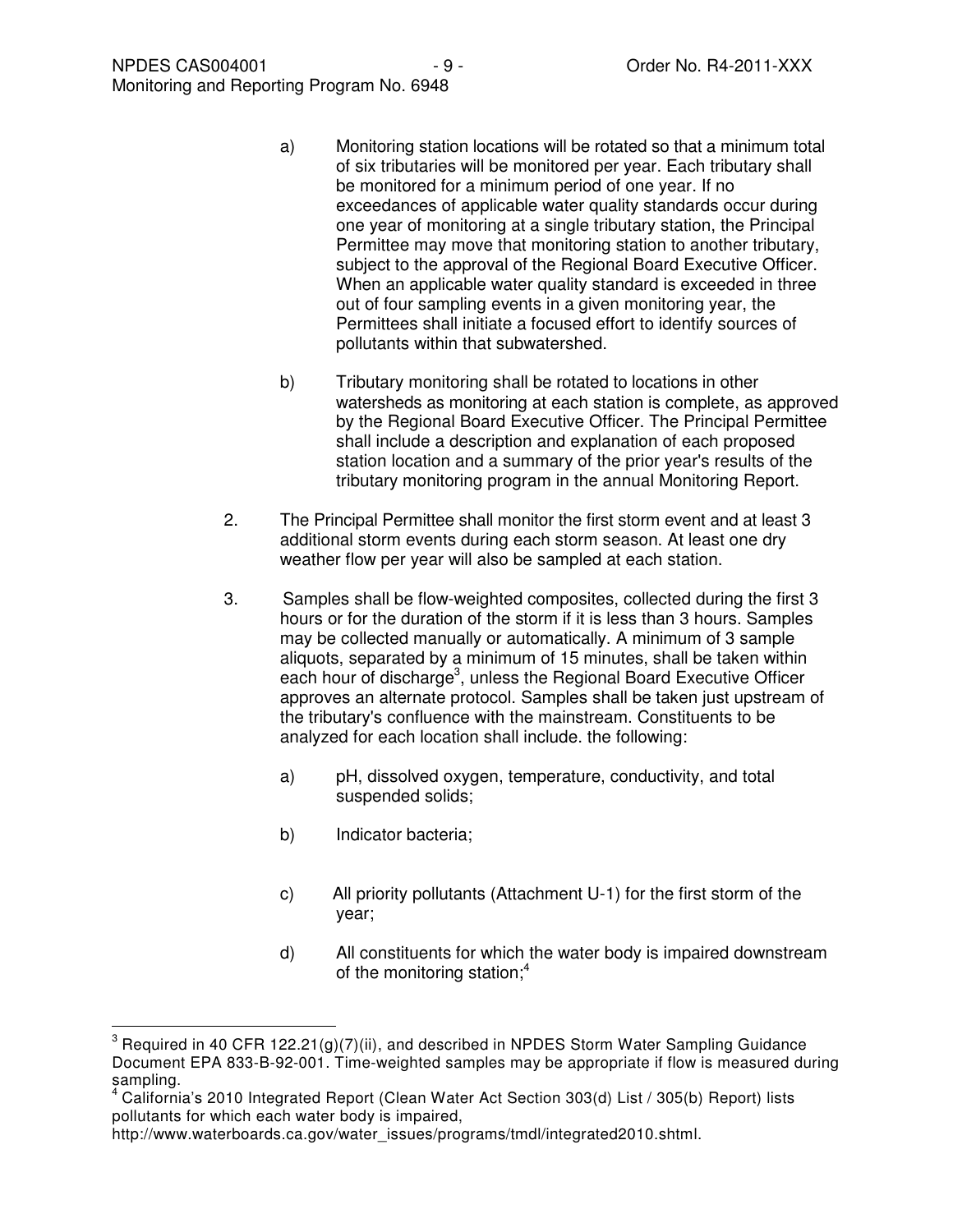- e) All constituents that caused toxicity or exceeded any applicable water quality criteria at the associated mass emission station the previous year (these constituents shall be listed in each Monitoring Report); and
- f) Flow (flow may be estimated using EPA methods<sup>5</sup> at sites where flow measurement devices are not in place).
- D. Shoreline Monitoring

The City of Los Angeles shall monitor shoreline stations to evaluate the impacts to coastal receiving waters and the loss of recreational beneficial uses resulting from storm water/urban runoff. This component shall be integrated and coordinated with similar monitoring programs in the region.

- 1. The City of Los Angeles shall monitor eighteen water quality sampling stations and supplement the monitoring conducted by the County of Los Angeles Department of Health Services at two additional water quality stations along the shoreline of the Pacific Ocean within the Santa Monica Bay to determine compliance with the California's bathing water standards for public beaches and ocean water-contact sport areas<sup>6</sup>, and the related impacts of discharges from storm drains and piers. The shoreline monitoring program shall be implemented as follows:
	- a) The eighteen established shoreline water quality stations listed in Attachment U-2 shall be monitored. Station locations may be modified based on recommendations from the Santa Monica Bay Restoration Project Commission (SMBRC) and approval from the Regional Board Executive Officer<sup>7</sup>;
		- b) The City of Los Angeles shall supplement the weekly sampling done by the Los Angeles Department of Health Services at two additional shoreline monitoring locations, Manhattan Beach at 28<sup>th</sup> Street (DHS 113) and the Herondo storm drain (DHS 115), to increase sampling frequency at these sites to 5 times per week.
		- c) Three indicator groups shall be tested for using either membrane filtration, multiple tube fermentation, or chromogenic substrate test kits. Monitoring shall include the following types of sampling:

 $\overline{a}$ 

<sup>5</sup> NPDES Storm Water Sampling Guidance Document, EPA 833-B-92-001, July 1992.

<sup>6</sup> California Department of Health Services, Health and Safety Code §115880 (Assembly Bill 411, Statutes of 1997, Chapter 765.<br><sup>7</sup> Stetien locations we

Station locations were modified based on the recommendations of the SMBRC TAC at its November 23, 2004 meeting on June 15, 2005 to align the shoreline monitoring program contained herein with that of the Santa Monica Bay Beaches Bacterial TMDLs Coordinated Shoreline Monitoring Plan, April 7, 2004, developed to assess compliance with the requirements of the Bacteria TMDLs for Santa Monica Bay Beaches.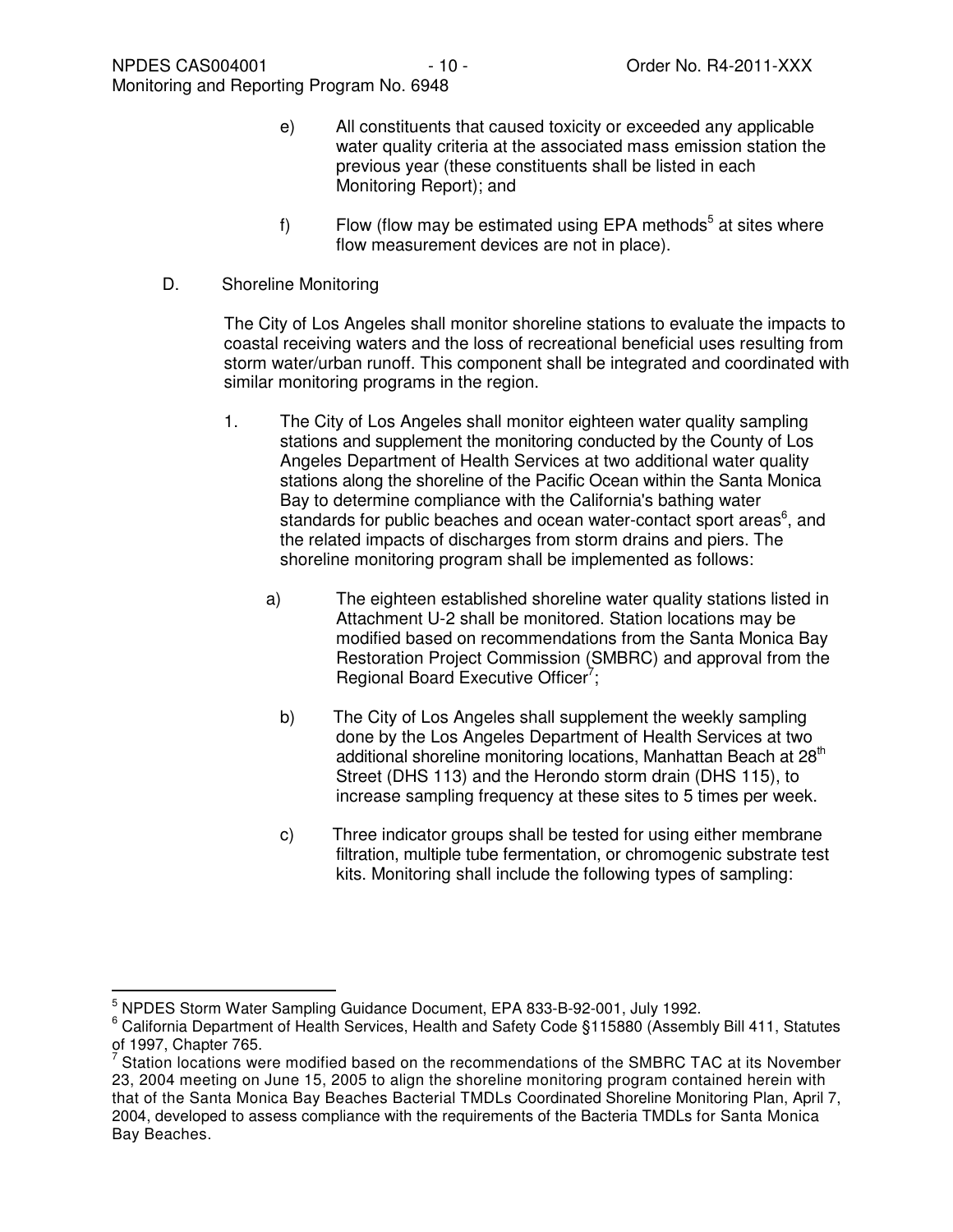| <b>Parameter</b>            | Units             |  |
|-----------------------------|-------------------|--|
| <b>Total Coliform</b>       | CFU or MPN/100 ml |  |
| Fecal Coliform <sup>8</sup> | CFU or MPN/100 ml |  |
| Enterococcus                | CFU or MPN/100 ml |  |

- e) Sample frequency shall be either weekly or 5 times per week, depending upon historical shoreline monitoring data. Days not sampled shall be Sundays and Mondays or Tuesdays. Sampling shall be conducted 5 times per week at shoreline monitoring sites with historical water quality that is worse than the reference beach identified in the Santa Monica Bay Beaches Bacteria TMDLs (Resolutions 2002-004 and 2002-022). Systematic weekly sampling shall be conducted at shoreline monitoring sites with historical water quality that is as good as or better than the reference beach.<sup>9</sup>
	- (1) Sampling shall be conducted 5 times per week at the following sites listed in Attachment U-2: S1 , S2, S4, S5, S6, S7, S9, S10, and S16.
	- (2) Sampling shall be conducted once per week at the following sites listed in Attachment U-2: S3, S8, S11, S12, S13, S14, S15, S17, and S18.
- f) Shoreline monitoring shall occur during daylight hours. Samples may be omitted in the event of hazardous weather;
- g) Shoreline monitoring frequencies at certain stations may be modified based on the use of the adjacent beaches and their proximity to storm drains, as recommended by the SMBRC's Technical Advisory Committee and the Los Angeles County Department of Health Services (LA County DHS);
- h) Data collected shall be transmitted daily to the LA County DHS. The City of Los Angeles will annually assess the data and submit it to the Principal Permittee for inclusion in the Monitoring Report;
- i) When exceedances of public health standards for bacteria occur, the LA County DHS shall take the appropriate action, as described in the Regulations for Public Beaches and Ocean Water-Contact Sports Areas.<sup>10</sup>
- j) The City of Los Angeles will continue to conduct all monitoring, testing, and data transferring actions as part of the Santa Monica Bay Restoration Commission (SMBRC) Regional

 $\overline{a}$ 

<sup>8</sup> Escherichia coli (E. coli) may be substituted for Fecal Coliform if chromogenic substrate test kits are used. <sup>9</sup> As recommended by the SMBRC at its November 23, 2004 meeting, and approved by the Regional Board Executive Officer on June 15, 2005.

<sup>10</sup> Regulations for Public Beaches and Ocean Water-Contact Sports Areas, Title 17 CCR Group 10, developed in response to Health-and Safety Code §115880.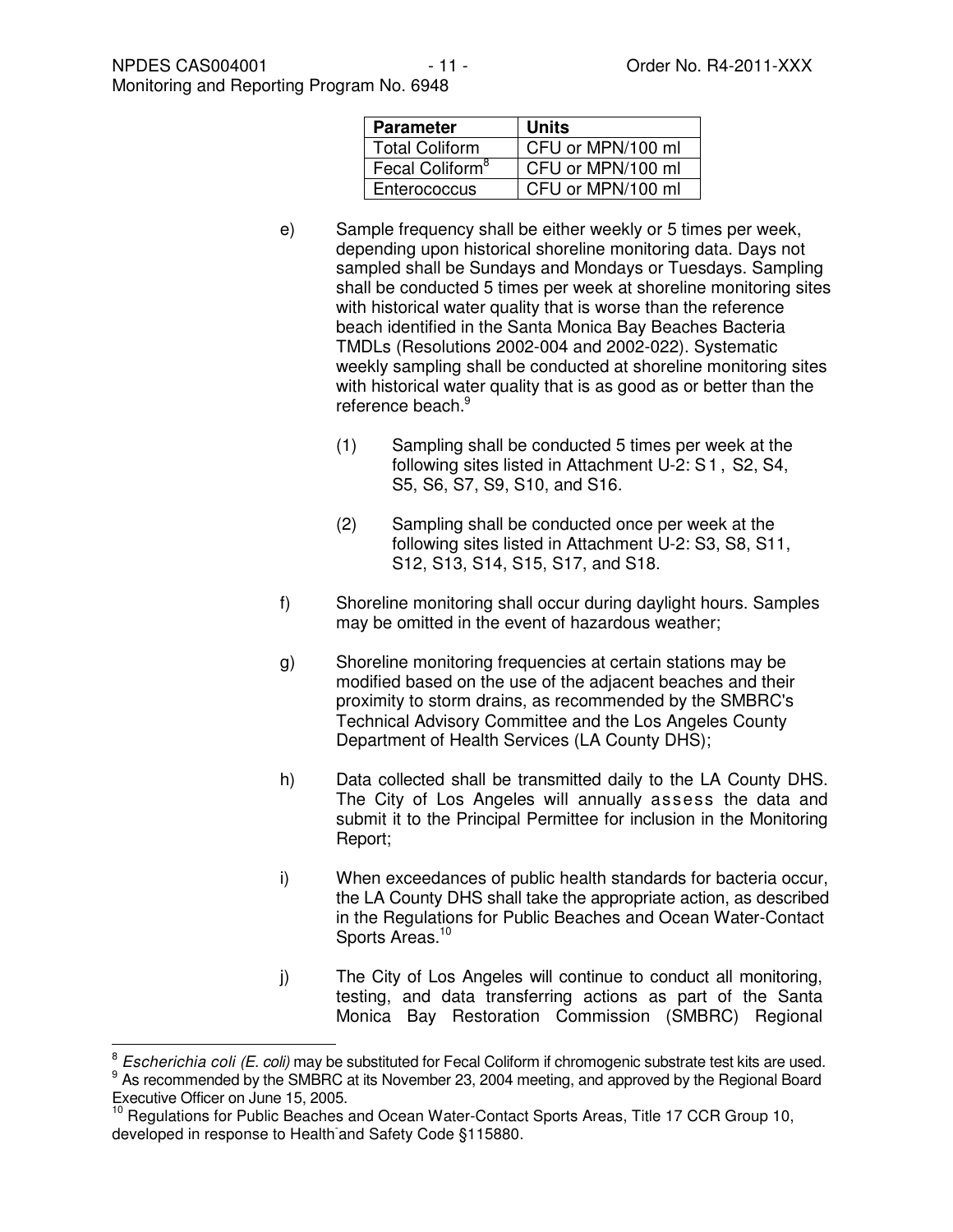Program for the Santa Monica Bay.

E. Trash Monitoring

To assess the quantities of trash in receiving waters after storm events and to identify areas impaired for trash, the Principal Permittee shall conduct visual observations of trash and take a minimum of one photograph at each mass emission station after the first storm event and 3 additional storm events per year.

- 1. The Principal Permittee and Permittees in the Los Angeles River WMA shall implement a trash monitoring program according to the requirements in Part 7.1 of Order No. R4-2011-XXX. The Principal Permittee and Permittees in the Ballona Creek WMA (listed in Permit Attachment A) shall implement a trash monitoring program for the Ballona Creek Watershed. The monitoring program and schedule for the Ballona Creek Watershed shall be consistent with and pursuant to the monitoring requirements specified in the Ballona Creek Trash TMDL adopted by the Regional Board on March 4, 2004 (Resolution No. R04-023).
- 2. Permittees shall report data in a single unit of measure that is reproducible and measures the amount of trash, irrespective of water content (e.g. compacted volume based on a standardized compaction rate, or dry weight). Permittees may select the unit, but all Permittees must use the same unit of measure.
- 3. All trash collected shall be disposed of in compliance with all applicable State, federal, and local regulations.

# REGIONAL MONITORING

The Principal Permittee shall participate on regional monitoring committees to help establish ongoing regional programs that address public health concerns, monitor trends in natural resources and nearshore habitats, and assess regional impacts from all pollutant sources. Regional Monitoring participation shall include, but not necessarily be limited to, the efforts described below.

# F. Bioassessment

 The Principal Permittee shall continue participation in the Stormwater Monitoring Coalition (SMC), as well as coordinate with the Surface Water Ambient Monitoring Program (SWAMP) being developed by the State Board to complete the bioassessment requirement. The Regional Board anticipates that the SMC will organize an effort to evaluate the biological index approach for southern California and to design a research project for developing an Index of Biological Integrity (IB1) for this region. The SWAMP has begun work on a statewide effort to determine how to identify reference sites with the goal of IBI development.

 The purpose of the bioassessment requirement is to detect biological trends in receiving waters and to collect data for the development of an IBI for southern California. The ultimate goals of bioassessment are to assess the biological integrity of receiving waters, to detect biological responses to pollution, and to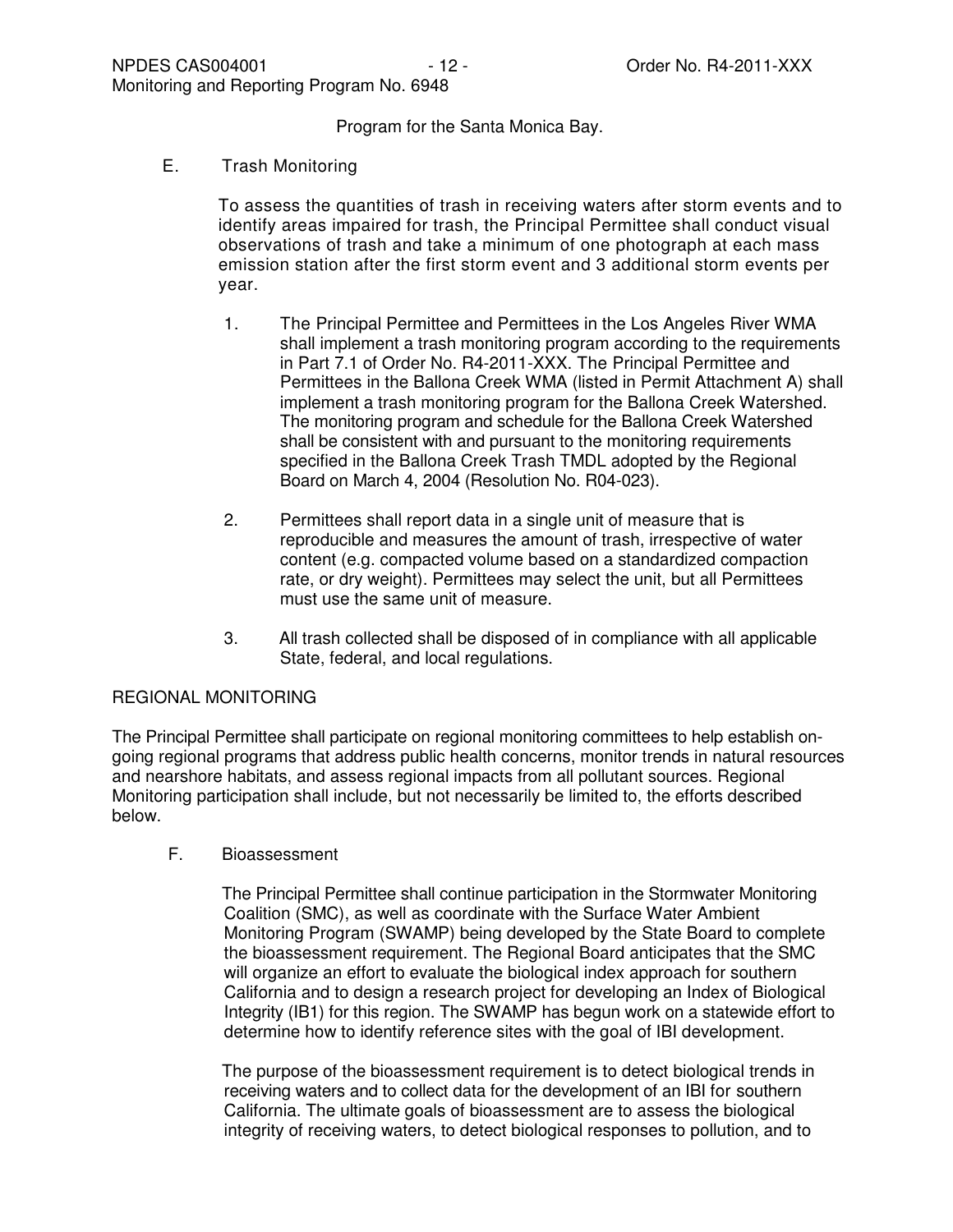identify probable causes of impairment not detected by chemical and physical water quality analysis.

- 1. The Principal Permittee shall continue to coordinate with the SMC and SWAMP to identify the most appropriate locations for bioassessment stations within Los Angeles County.
- 2. The Principal Permittee shall monitor a minimum of 20 bioassessment stations in October of each year. A minimum of three replicate samples shall be collected at each station during each sampling event.
- 3. A professional environmental laboratory shall perform all laboratory, quality assurance, and analytical procedures. The Principal Permittee may collect samples when properly trained in CSBP methods. The Principal Permittee shall develop Standard Operation Procedures (SOPs). for the Bioassessment Monitoring Program that describes all procedures and responsible parties. The SOPs must contain step-by-step field, laboratory and data entry procedures, as well as, related QA/QC procedures. There must also be specific information about the bioassessment program including: assessment program description, its organization and the responsibilities of all its personnel; assessment project description and objectives; qualifications of all personnel; and the type of training each member has received. A copy of the SOPs shall be available to the Regional Board Executive Officer upon request.
- 4. Field sampling must conform to the SOP established for the California Stream Bioassessment Procedure (CSBP) when appropriate. For sampling of aquatic environments where the CSBP is not appropriate (i.e., an estuary or unwadable stream), California Department of Fish and Game and the Regional Board Executive Officer shall be consulted in order to determine the most appropriate protocol to be implemented. Field crews shall be trained on aspects of the protocol and appropriate safety issues. All field data and sample Chain of Custody (COC) forms must be examined for completion and gross errors by the field crews, the receiving laboratory, and the Principal Permittee. These forms shall be available to California Department of Fish and Game or the Regional Board Executive Officer upon request. Field inspections should be planned with random visits and should be performed by the Principal Permittee, if properly trained in CSBP methods, or an independent auditor. These visits should report on all aspects of the field procedure with corrective action occurring immediately.
- 5. Taxonomic identification laboratories process the biological samples that usually consist of subsampling organisms, enumerating and identifying taxonomic groups and entering the information into an electronic format. There should be intra-laboratory QA/QC results for subsampling, taxonomic validation and corrective actions. Biological laboratories should also maintain reference collections, vouchered specimens (the Principal Permittee can request return of their sample voucher collections) and remnant collections. Biological laboratories shall participate in an interlaboratory (external) taxonomic validation program at a recommended level of 20% for the first two years of the program. If there are no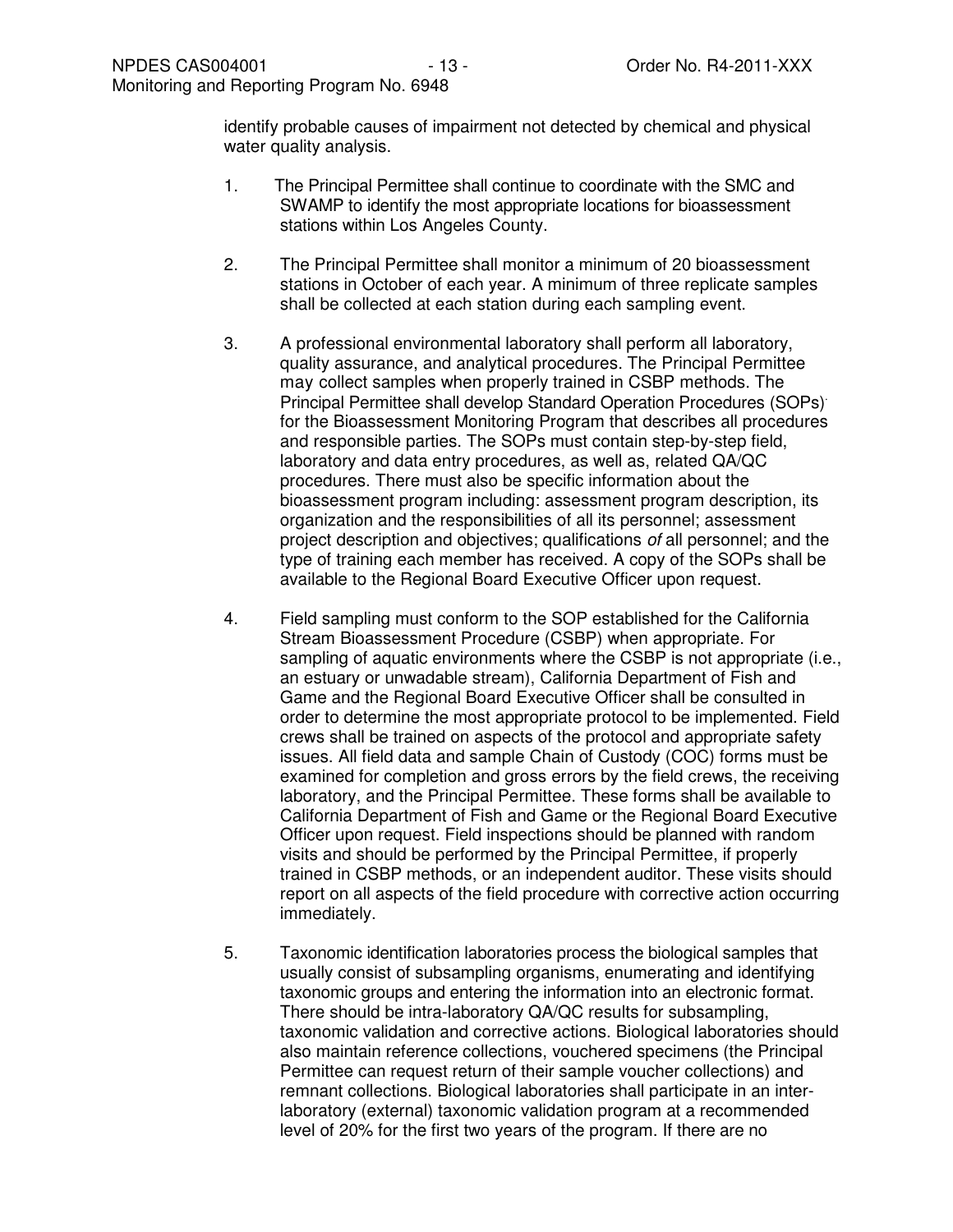substantial QA/QC problems, the level of external validation may be decreased to 1. 0% in year three upon approval from the Regional Board. External QA/QC should be arranged through the California Department of Fish and Game's Aquatic Bioassessment Laboratory in Rancho Cordova.

- 6. Sampling, laboratory, quality assurance, and analysis procedures shall follow the standardized "Non-point Source Bioassessment Sampling Procedures" for professional bioassessment as set forth in the California Department of Fish and Game California Stream Bioassessment Procedure (CSBP).<sup>11</sup> The following results and information shall be included in the annual Monitoring Report:
	- a) All physical, chemical and biological data collected in the assessment;
	- b) Photographs and GPS locations of all stations;
	- c) Documentation of quality assurance and control procedures;
	- d) Analysis that shall include calculation of the metrics used in the CSBP;
	- e) Comparison of mean biological and habitat assessment metric values between stations and year-to-year trends;
	- f) Electronic data formatted to the California Department of Fish and Game Aquatic Bioassessment Laboratory for inclusion in the Statewide Access Bioassessment Database; and
	- g) Copies of all QA/AC documents from laboratories.

# SPECIAL STUDY

 $\overline{a}$ 

G. BMP Effectiveness Study

The Principal Permittee shall conduct or participate in studies to evaluate the effectiveness of structural and treatment control BMPs. The objective of this study shall include the following:

- Monitor the reduction of pollutants of concern in storm water (including, but not limited to: trash, suspended sediment, pathogen indicators, nutrients, heavy metals, and oil and grease) from five or more different types of BMPs that have been properly installed within the year preceding monitoring. Monitoring shall be continued until the effectiveness of the BMP can be determined.
- Evaluate the requirements, feasibility and cost of maintenance for each BMP.

<sup>&</sup>lt;sup>11</sup> California Stream Bioassessment Procedure (Protocol Brief for Biological and Physical/Habitat Assessment in Wadeable Streams), California Department of Fish and Game - Aquatic Bioassessment Laboratory, May 1999. Located at www.dfg.ca.govIcabw/protocols.html.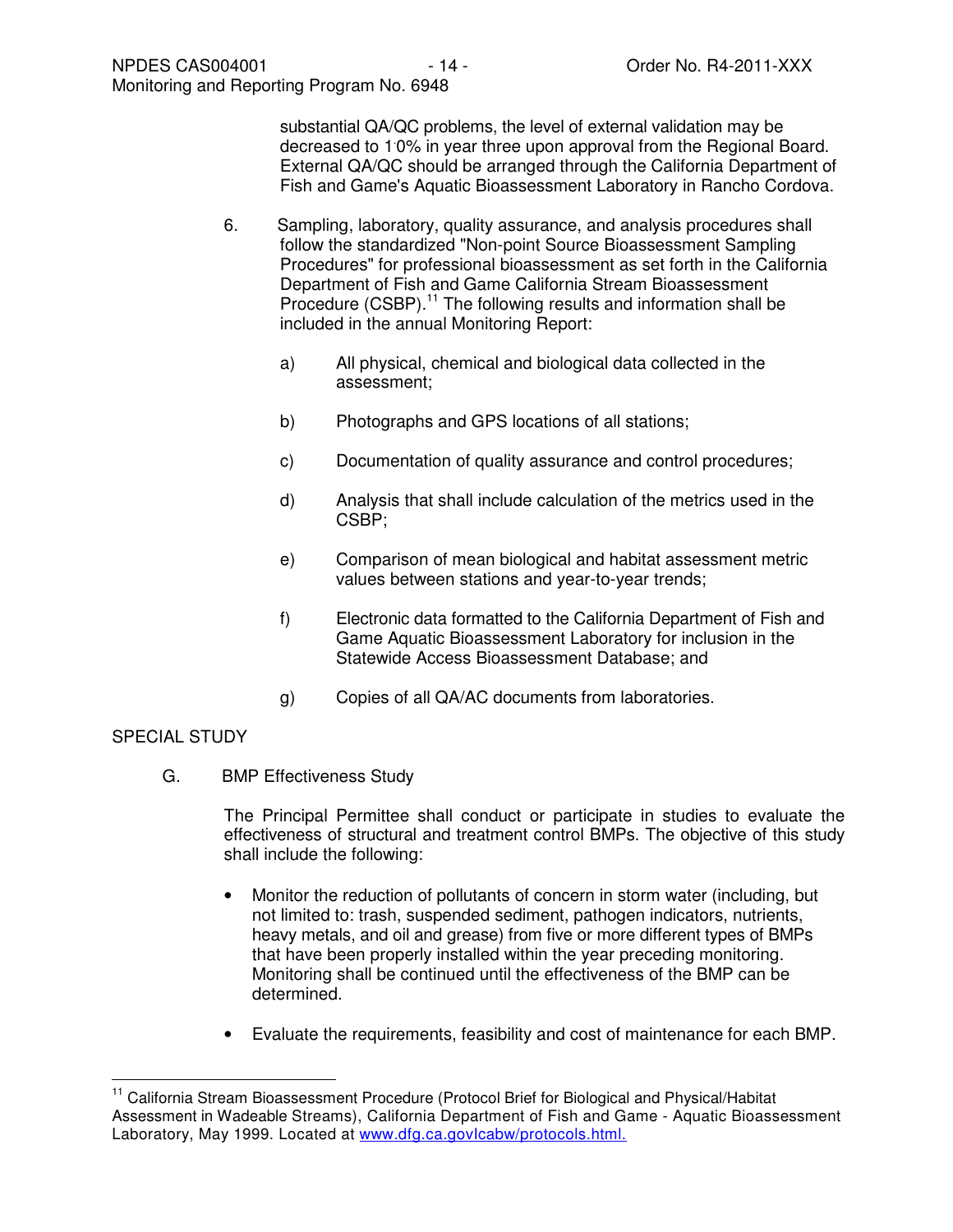• Develop recommendations for appropriate BMPs for the reduction of pollutants of concern in storm water in Los Angeles County.

The Principal Permittee may participate in the SMBRP's, "Performance Evaluation of Structural BMPs for Storm Water Pollution Control in the Santa Monica Bay Watershed" study to meet this requirement. Participation includes collaboration and fund contribution to cover the scope of the proposed study.

H. Standard Monitoring Provisions

All monitoring activities shall meet the following requirements:

- 1. Monitoring: and Records [40 CFR 122.41(j)(1)] Samples and measurements taken for the purpose of monitoring shall be representative of the monitored activity.
- 2. Monitoring and Records [40 CFR 122.41(j)(2)] [CWC §13383(a)] The Principal Permittee and Permittees shall retain records of all monitoring information, including all calibration and maintenance of monitoring instrumentation; copies of all reports required by this Order, and records of all data used to complete the Report of Waste Discharge and application for this Order, for a period of at least five (5) years from the date of the sample, measurement, report, or application. This period may be extended by request of the Regional Board or USEPA at any time and shall be extended during the course of any unresolved litigation regarding this discharge.
- 3. Monitoring and Records [40 CFR 122.21(j)(3)] Records of monitoring information shall include:
	- a) The date, exact place, and time of sampling or measurements;
	- b) The individual(s) who performed the sampling or measurements;
	- c) The date(s) analyses were performed;
	- d) The individual(s) who performed the analyses;
	- e) The analytical techniques or methods used; and,
	- f) The results of such analyses.
- 4. Monitoring and Records [40 CFR 122.21(j)(4)] All sampling, sample preservation, and analyses must be conducted according to test procedures under 40 CFR Part 136, unless other test procedures have been specified in this Order.
- 5. Monitoring and Records [40 CFR 122.21((5)] The CWA provides that any person who falsifies, tampers with, or knowingly renders inaccurate any monitoring device or method required to be maintained under this Order shall, upon conviction, be punished by a fine of not more than \$10,000, or by imprisonment for not more than two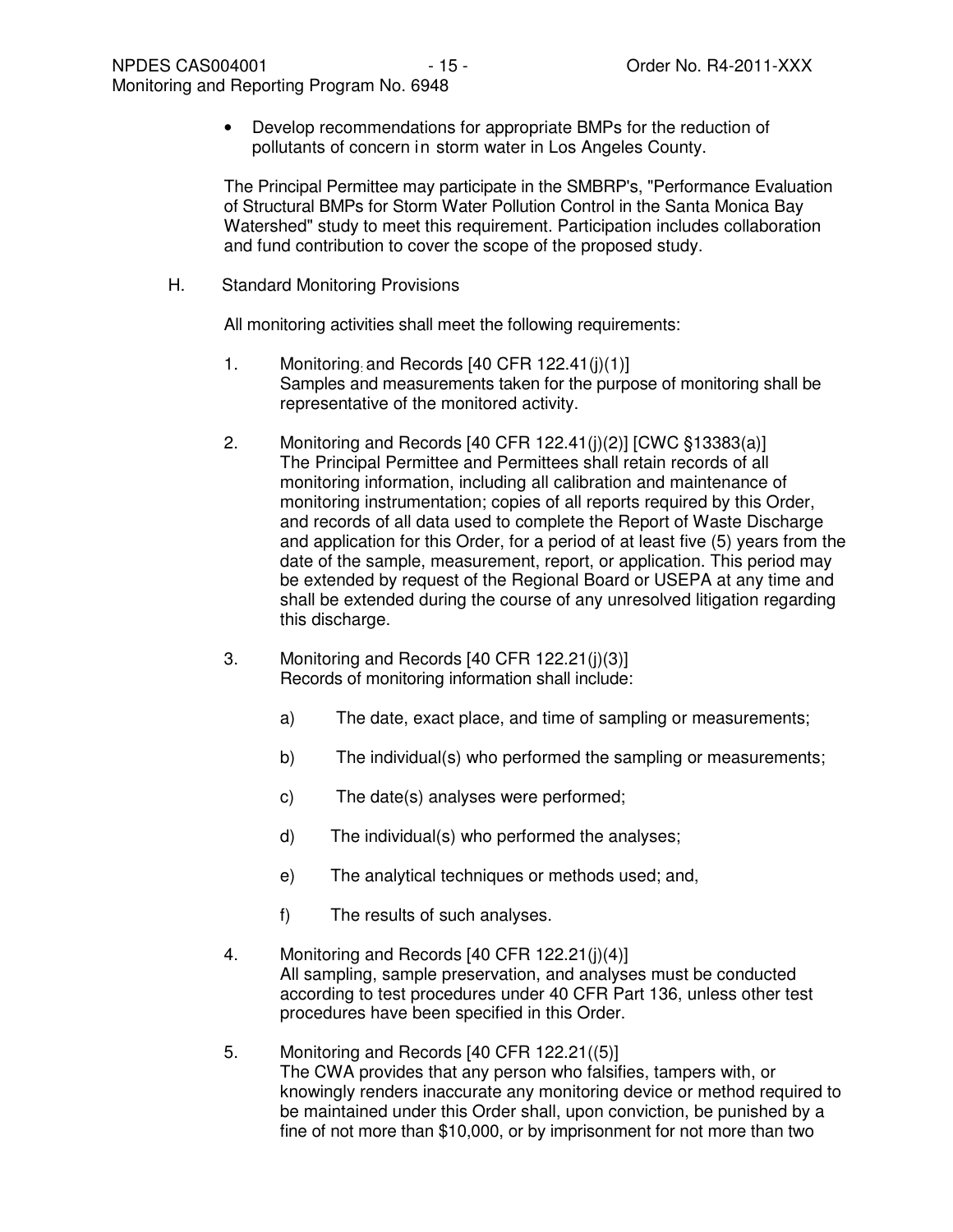years, or both. If a conviction of a person is for a violation committed after a first conviction of such person under this paragraph, punishment is a fine of not more than \$20,000 per day of violation, or by imprisonment of not more than four years, or both.

- 6. All chemical, bacteriological, and toxicity analyses shall be conducted at a laboratory certified for such analyses by an appropriate governmental regulatory agency.
- 7. For priority toxic pollutants that are identified in the CTR (65 Fed. Reg. 31682), the MLs published in Appendix 4 of the SIP shall be used for all analyses, unless otherwise specified. The MLs from the SIP are incorporated into the Constituent List (Attachment U-1).
- 8. The Monitoring Report shall specify the analytical method used, the MDL and the ML for each pollutant. For the purpose of reporting compliance with numerical limitations, performance goals, and receiving water limitations, analytical data shall be reported with one of the following methods as appropriate:
	- a) An actual numerical value for sample results greater than or equal to the ML;
	- b) "Not-detected (ND)" for sample results less than the laboratory's MDL with the MDL indicated for the analytical method used; or
	- c) "Detected, but Not Quantified (DNQ)" if results are greater than or equal to the laboratory's MDL but less than the ML. The estimated chemical concentration of the sample shall also be reported. This is the concentration that results from the confirmed detection of the substance by the analytical method below the ML value.
- 9. For priority toxic pollutants, if the Principal Permittee or Permittee can demonstrate that a particular ML is not attainable, in accordance with procedures set forth in 40 CFR 136, the lowest quantifiable concentration of the lowest calibration standard analyzed by a specific analytical procedure (assuming that all the method specified sample weights, volumes, and processing steps have been followed) may be used instead of the ML listed in Appendix 4 of the SIP. The Principal Permittee must submit documentation from the laboratory to the Regional Board Executive Officer for approval prior to raising the ML for any constituent.
- 10. Monitoring Reports [40 CFR 122.41(I)(4)(ii)] If the Principal Permittee monitors any pollutant more frequently than required by the permit using test procedures approved under 40 CFR part 136, unless otherwise specified in the Order, the results of this monitoring shall be included in the calculation and reporting of the data submitted in the annual Monitoring Reports.
- 11. Monitoring Reports [40 CFR 122.41(l)(4)(iii)] Calculations for all limitations which require averaging of measurements shall utilize an arithmetic mean unless otherwise specified in this Order.